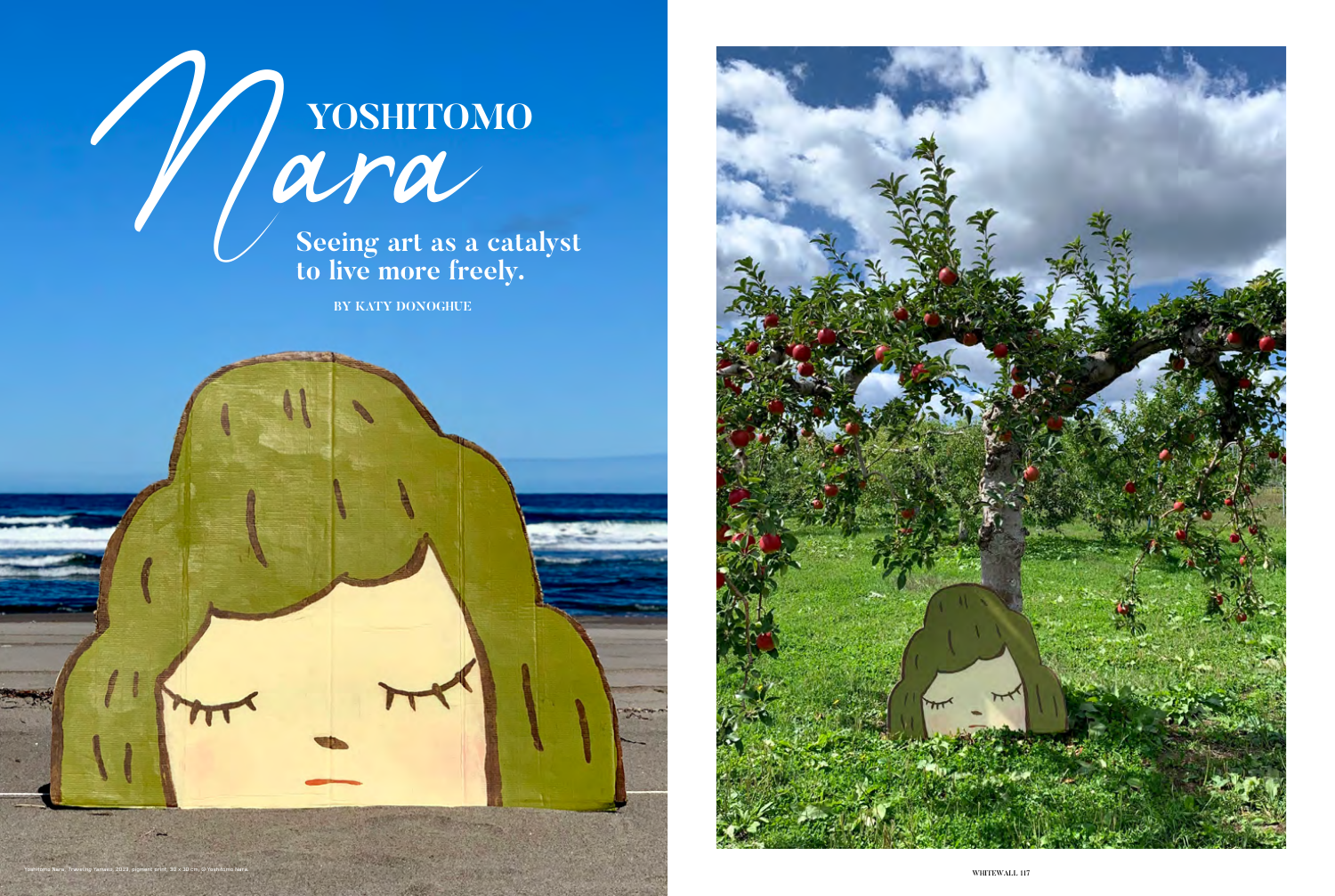The largest retrospective to date of Yoshitomo Nara's work is currently on view at LACMA. The exhibition, up through January 2, 2022, has been curated by Mika Yoshitake and features over 30 years of work seen through the lens of the Japanese artist's love of music.

The unconventional installation features paintings and sculptures, as well as album covers and drawings—almost all of the latter from Nara's personal collection. For him, drawing is a constant, everyday presence, just like music. As he describes it, whether good or bad, they are his personal treasures.

Nara told *Whitewall* recently that not only has he always created instinctively, but he can recall the atmosphere of the period in which a work was made, the music that was playing, the friends that he made, the places he traveled to.

Our conversation took place on the occasion of Nara being named amfAR's 2021 Honored Artist this year's TWO x TWO for AIDS and Art Gala and Auction. The annual event, hosted by Cindy and Howard Rachofsky and Lisa and John Runyon, benefits AIDS research through amfAR and the Dallas Museum of Art's Contemporary Art Acquisitions Fund, so far raising over \$93 million.

Sharing with us how he sees his art as a catalyst, a path that has led him to where he wants to go next—whether traveling to far places or in moving memory—Nara expressed that he's happy his sensibility isn't dead yet.

WhiteWall: *What's it like to put together a show of this nature? You said that when looking at it all come together, you were surprised you could produce so much, thinking, "Did I really do all this?" Looking back at it all, can you see yourself in the work? Does it transport you to that time?* 

YOSHITOMO NARA: I had a retrospective in 2017 titled "for better or worse" at the Toyota Municipal Museum of Art. At this retrospective, sculptures, paintings, drawings, and installations from the late 1980s to present day were exhibited all together. One could say it was the first retrospective that gathered my most representative works from the past. Also at this exhibition, I showed my personal record collection so the audience could experience the connection between music and my work. As the title "for better or worse" indicated, this retrospective was also an expression of my commitment to continue creating. It was a very unique exhibition, but did not travel and ended after that one museum.

When I received the offer from LACMA, I immediately decided to create an upgraded version of "for better or worse." Having done "for better or worse," I had already seen my past works gathered together in a single place, so I already knew that what characterized me were my drawings, rather than finished paintings and sculptures. So I decided to show a large number of drawings, regardless of whether they were good or bad, and included doodles as well.

Compared to paintings and sculptures, these drawings are more of a constant, everyday presence in my life, the way music is. They are my personal treasures. I think this is clear from the fact that almost all of the drawings in the exhibition are from my own collection.

Also included are works from the 1980s before I began to exhibit seriously; works from the nineties when I made friends with solitude in a foreign country (Germany) and pushed forward without any doubts using a form of expression I discovered through having conversations with myself; works from the 2000s when I began to become known as an artist.

As someone who lives only a hundred kilometers from the Fukushima nuclear plant, the 2011 Great East Japan Earthquake made me realize that, before I am an artist, I am a human being. While grappling with this, I gropingly started to paint again; these works retain a painterly nuance and connect to the present day, and are also included in this body of work.

In all eras, I think I've created instinctively, by feeling. From an occupational point of view, it's closer to amateur than professional in that sense. Every painting has memories for me. But more than that, I'm able to connect to the atmospheres that surrounded me at that time—the music that was playing in my studio, the view from my window, and my friends that I met in my travels or at live music shows. And that makes me happy, because it shows me that my sensibility isn't dead yet.

WW: *The exhibition was supposed to open in March 2020, but had to shut down and be postponed for a year due to the COVID-19 pandemic. What effect has the past year had on your own perception of the work?*

YN: After the Great East Japan Earthquake, a hole opened up deep inside of me, and I felt that a lot of things flowed out. But with time, I've come to realize that along with that hole, there was also a vessel that caught the things that flowed out of me. The pandemic did not affect my consciousness as an artist. I felt like I calmly, without changing, watched the world encircling the parts of me that would flow away in a pandemic.

What was similar to the time of the earthquake was the people's panic and the uselessness of academic politics in the field. I felt awe toward the power of nature, and at the same time sensed the fragility of life.

WW: *You've talked about how in the immediate aftermath of 2011, drawing and painting didn't make sense—instead you worked with your hands and clay, creating large sculptures later cast in bronze. You described that process as similar to wrestling. Looking back, how do you think that way of working with clay impacted the work you made next?*

YN: It's not that drawing itself lost meaning, but that I felt self-loathing about how I had mass-produced a lot of meaningless drawings. There are some drawings that are treasures for me. It's just that I felt I could not forgive myself for getting carried away and creating a bunch of easy drawings.

WW: *How has the way you work with clay evolved since then?*

YN: I'm still doing it! I think that continuing is the evolution. I like to think that my evolution is not in technique or how a piece turns out, but about what's inside of me as I create.

WW: *What was your vision for the large-scale outdoor sculpture,* Miss Forest*, outside of LACMA?*

YN: The vision for this piece is an image of an antenna reaching up from the earth, to communicate with space.